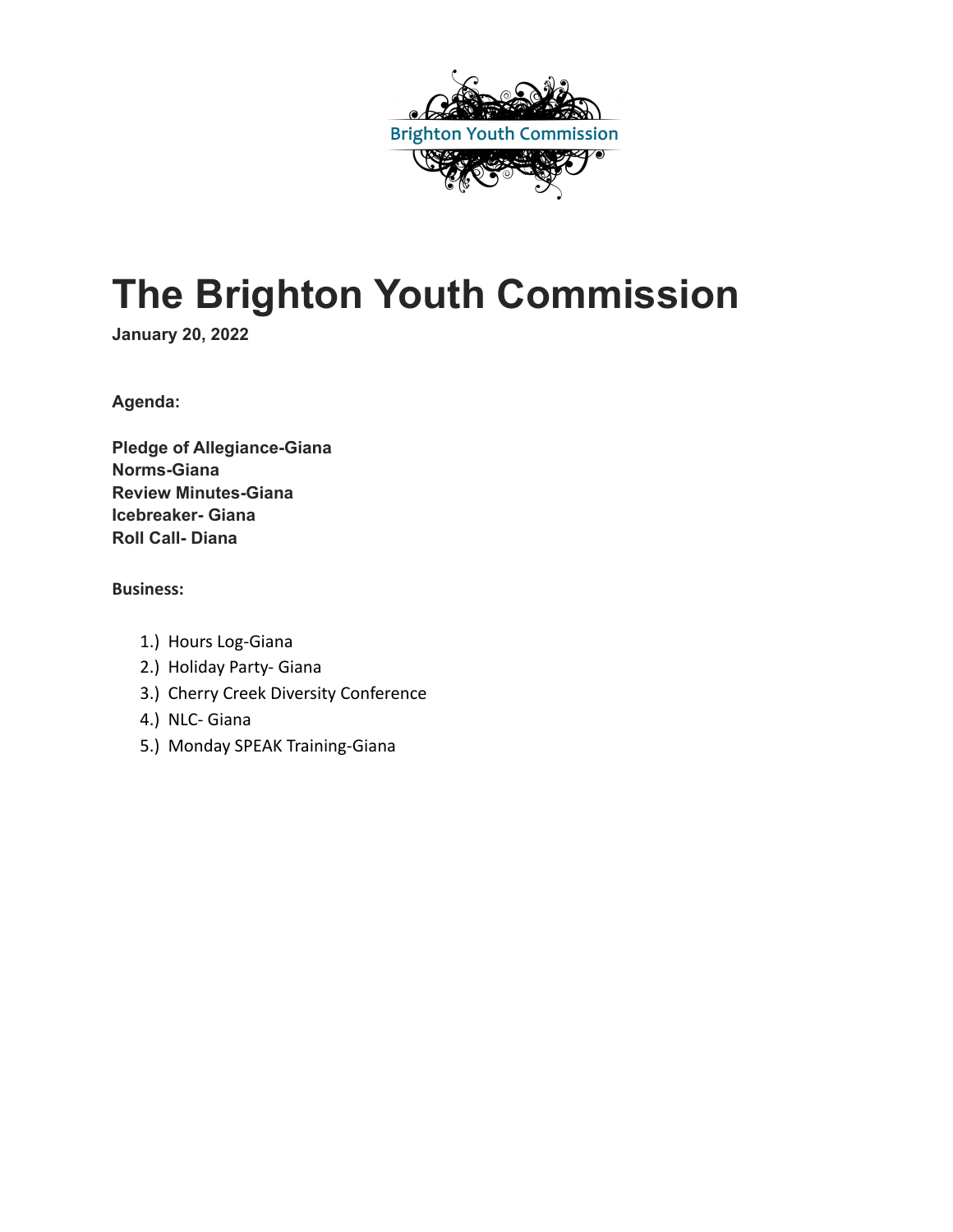

The Brighton Youth Commission Formal Meeting Minutes January 6th, 2022

Excused: Diana Hernandez, Andrea Donlucas, Cynthia Donlucas, Alijah Anaya, Ethan Hendricks, Esmi Chaparro, Alyssa Potter, Amelia MacKendrick , Nicole Gutierrez

Unexcused: Landin Jeffrey, Mikayla Eisenbarth, Mariah Lopez, Business-

1. Board and Commissions Update

## **a. 27j District update**

- i. New elementary school being built in reunion.
- ii. Riverdale ridge has gone fully virtual due to lack of staff.

## **b. City Council**

- i. Due to a resignation, Clint will not be retiring and has requested to remain as the youth commissions liaison with City Council.
- ii. Palowski and Padilla are the newest members on council.
- iii. There's talk about widening Bridge Street to a 4 lane all the way down to 45th.
- iv. City Council asks what the Youth Commision thinks council should focus on/prepare for, in the big picture.
- v. Discussion of having a triennial meeting with the council.
- vi. Adam Cushing was elected Mayor Pro Tempore.

## **c. Parks & Rec**

i. No update given

## **d. Legacy Foundation**

i. The BYC was awarded \$6,000.00 for SPEAK Week

#### **e. Planning Commission**

- i. Giana & Antjuan attended a workshop program for the commission.
- ii. We have special meeting soon

## **f. Historic Preservation**

i. No update given

## **g. Public Art Committee**

i. No update given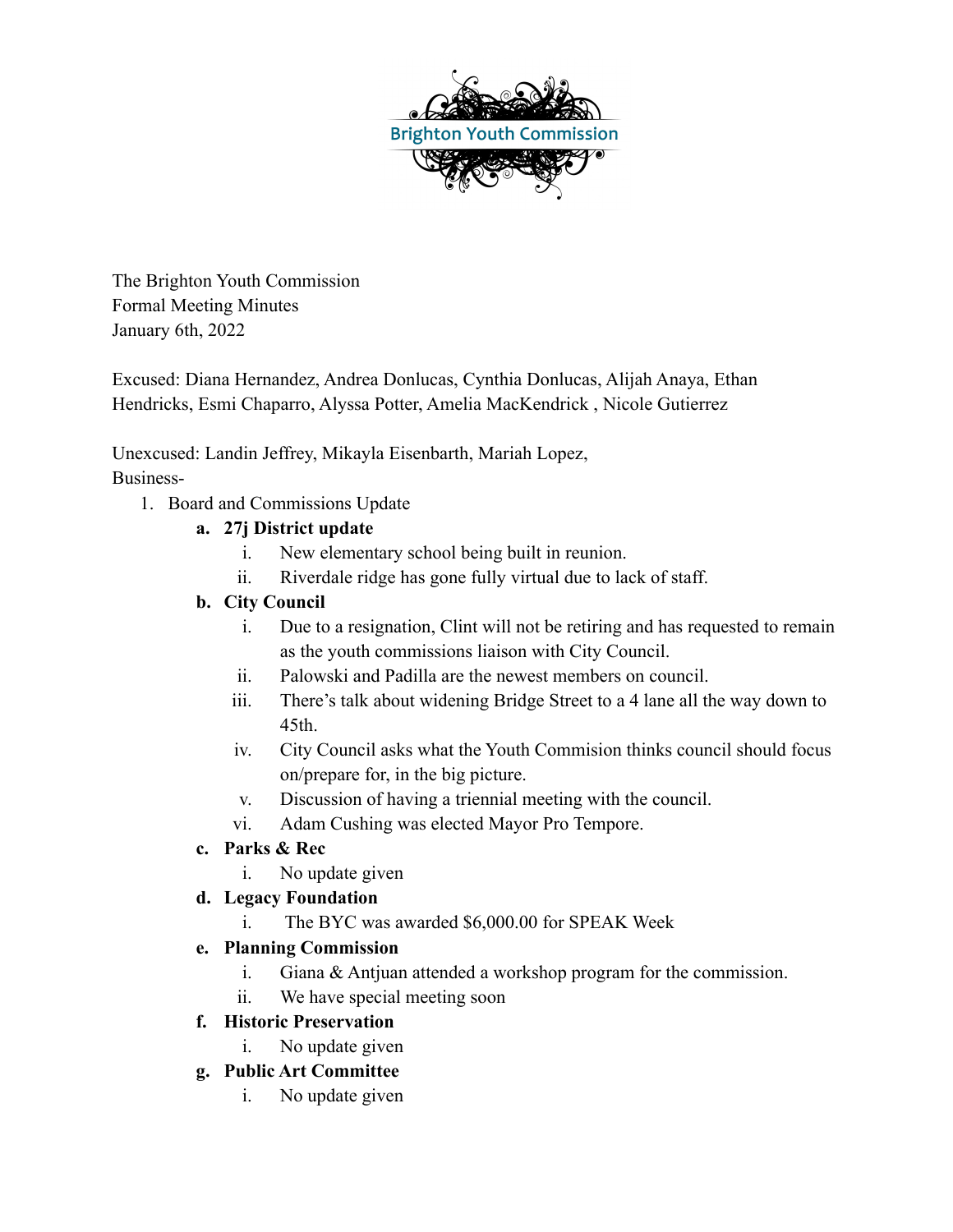

## **h. BCAC**

- i. No update given
- 2. DECA Proposal
	- a. DECA has canceled the program they had proposed, so the commission will not be working with them.

#### 3. Holiday Party

- a. January 22nd, all day.
- b. Poll on FB for what activities we'll be doing.
- 4. BYCer in Training Program
	- a. Three applications have been received.
	- b. Tell your friends to apply!
- 5. Open Spots
	- a. Logan has sent in his formal resignation officially.
	- b. We now have two open spots on the commission.
	- c. We will soon be holding interviews for these spots.
		- i. Interested: Dahaan, Diana, Giana, Antjuan, Corrina, Vivian, Ashley, Jonathan, Neyla.
- 6. Marshall Fire
	- a. Josie and Abby informed us that many charities are up to capacity when it comes to physical items. We decided that the best way to help the ones affected would be by monetary donations. For instance, Tawnya suggested a bake sale.
	- b. Clint recommended that the commission reach out to the teens and youths affected by the fire to directly offer them our support. Interest was shown in scheduling a meeting soon in order to further discuss this idea.
- 7. SPEAK
	- a. There will be SPEAK call centers scheduled for every Monday 10:30am.
	- b. There is a speak call center training scheduled for Monday, Jan 24th.
	- c. SPEAK programming deadline is Jan 21st.
	- d. Cole's school's NHS chapter may like to help us with SPEAK.